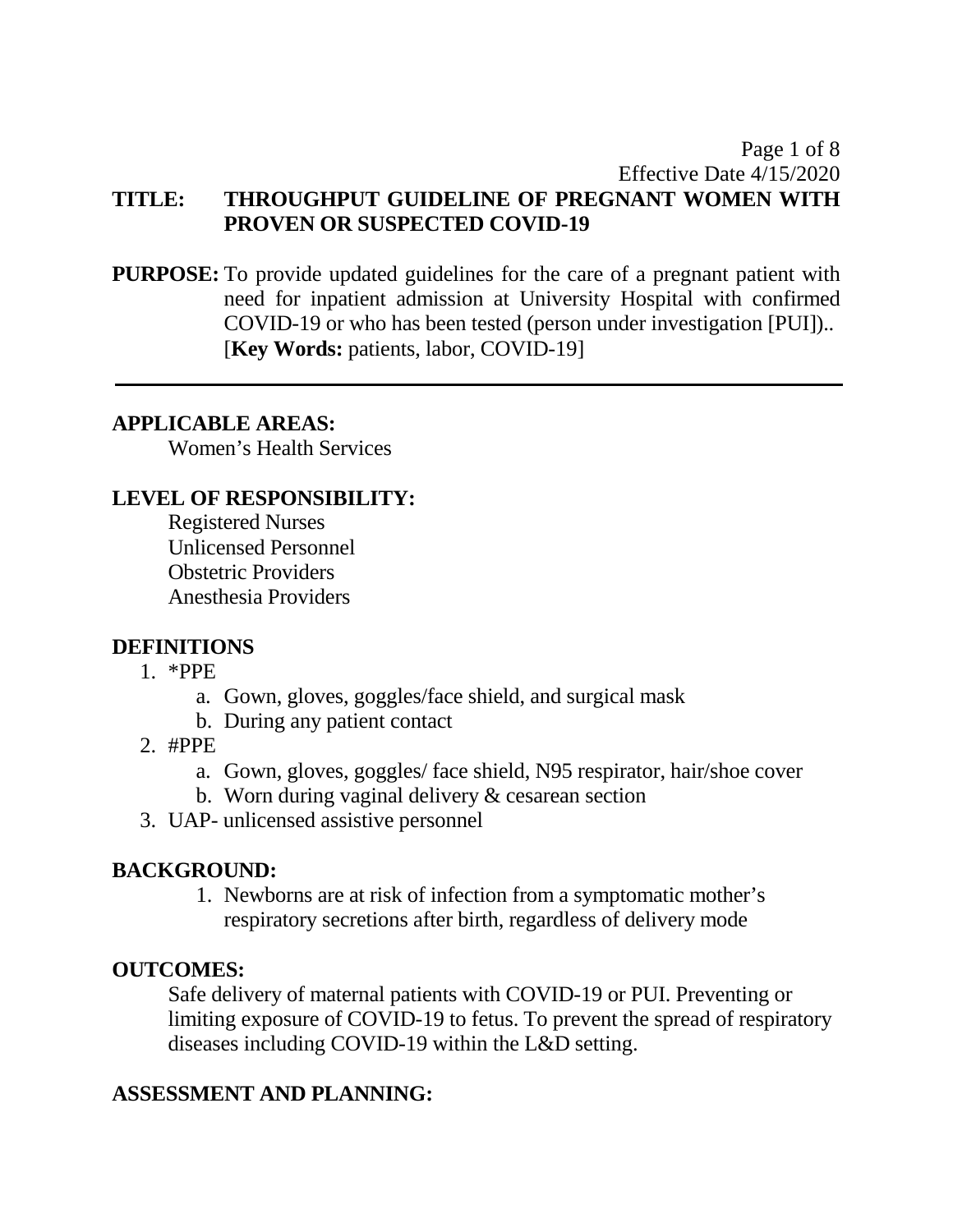- 1. SCREENING
	- a. During the initial contact with patient, if the patient meets PUI or +COVID criteria, based on the *UHS Treatment Guideline for Adult Patients with Suspected or Confirmed Covid-19, located on UHS* Infonet
	- b. See OB/GYN Triage Algorithm.
- 2. PPE Criteria & Isolation
	- *a. Personal Protective Equipment (PPE) and Placement Guidelines for Suspected or Confirmed COVID-19 Patients*, located on UHS Infonet

## **INTERVENTION**

- 1. OB TRIAGE
	- a. Screener (Unlicensed Assistive Personnel (UAP) or RN)
		- i. STARS screener at screening table will call transport # 8-3481 of positive screen and will mask patient.
		- ii. Transport person to pick up patient at their stated location.
		- iii. Staff will follow the predetermined route of transport, E trauma elevator, 7480\*
		- or ob triage bed 9. If LDR 4 or ob triage bed 9 are occupied, place patient in LDR 5 or (10, 7, 8), door closed. iv. Depending on answers to OB Screening Algorithm for OB patients, Charge RN will prepare for patient's arrival in LDR 4
			- 1. If patient meets GYN criteria, patient will be transferred to any available private room in GYN EC, preferably bed 6.
		- should call Charge RN. v. If patient presents to OB or GYN triage and has not been screened, UAP or Intake RN will screen patient. If  $+$  COVID screen, immediately place a mask on the patient and screener
		- vi. Intake RN will triage the patient and take patient to private room **but will not go in**. Keep patient door closed. This will allow time for nurse to appropriately don PPE prior to entering room.
	- b. Charge RN
		- i. Place Appropriate Isolation precautions signs on patient door. Obtain appropriate PPE and place outside door.
			- 1. \*PPE for staff for exams and entering room (Gown, gloves, goggles/face shield, and surgical mask)
			- 2. #PPE for staff for vaginal delivery & cesarean delivery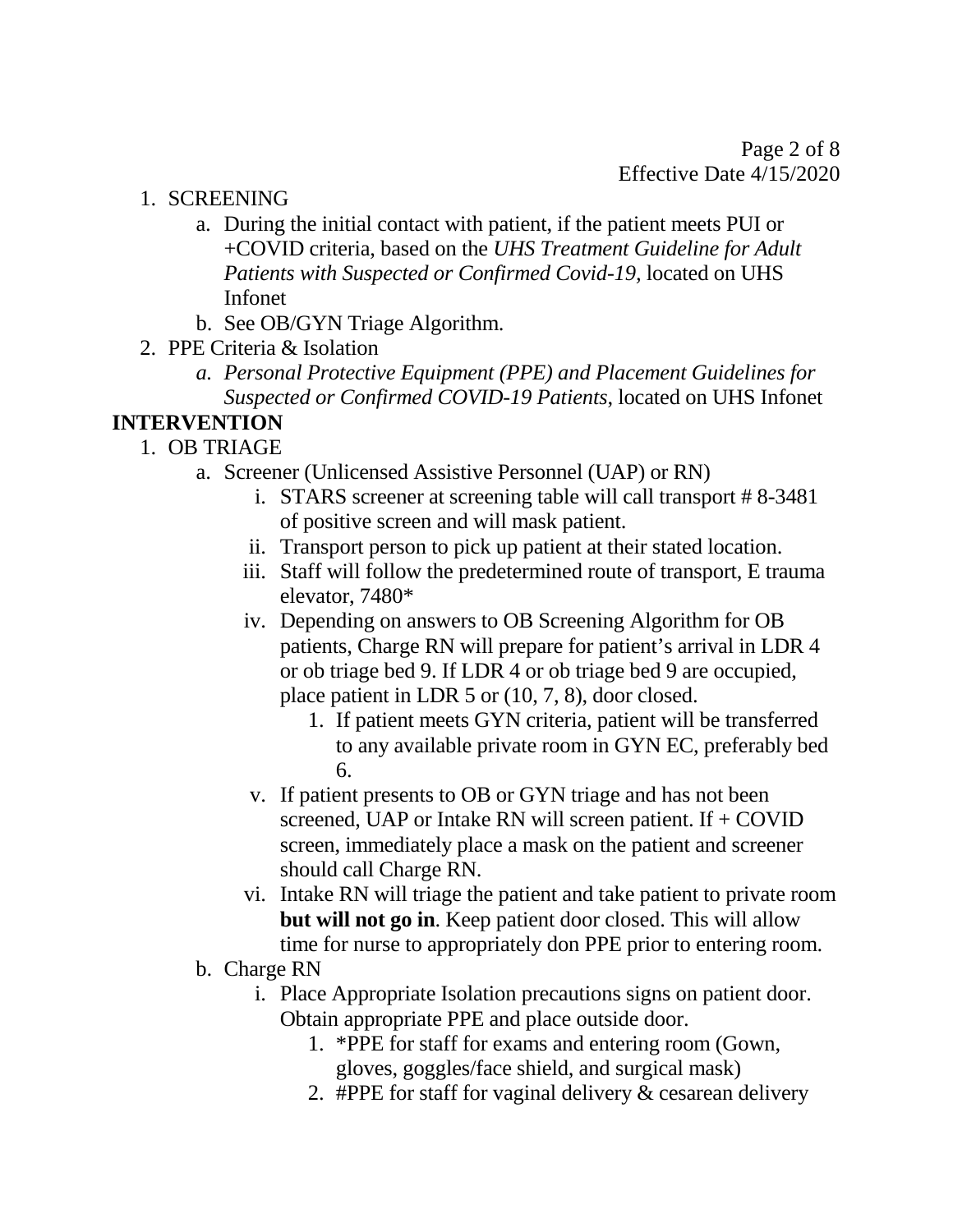Page 3 of 8 Effective Date 4/15/2020

(Gown, gloves, goggles/ face shield, N95 respirator, hair/shoe cover)

- ii. Will designate nurse to evaluate patient.
- iii. Will assign gatekeeper
- iv. Will notify Chief Resident, who will notify Faculty.
- c. Gatekeeper
	- i. Gatekeeper is the designated observer for PUI or confirmed COVID-19 rooms.
	- ii. Logs all personnel going in and out of the room.
	- iii. Enforce visitation guidelines and escalate to PCC or charge nurse for any issues with personnel or guests attempting to enter the room.
	- gatekeeper. iv. Gatekeeper ensure staff, patient and everyone's safety particularly with infection control practice. Gatekeeper/ observer must be PRESENT AT ALL TIMES WHEN ANY PERSONNEL IS ENTERING, WHILE IN THE ROOM AND WHEN EXITING THE PATIENT'S ROOM. In the event gatekeeper will leave the area, he/she will get coverage to act as
	- v. Gatekeepers are trained on proper donning and doffing of PPE.
	- vi. Train, enforce proper PPE and guide personnel on Donning and Doffing.
	- vii. It is highly recommended that all personnel watch the NETEC COVID PPE video of Learning Central<https://netec.org/>and demonstrate proper handwashing, donning and doffing procedure.
	- viii. Must stop and correct the caregiver when infection control prevention is compromised.
		- ix. Assist Primary Nurse for possible supply needs while inside the room as needed.
		- x. Performs routine sanitation on frequently touched surfaces (i.e. door handles, light switches, tables, work stations badge scanners, etc.) Keep the area clutter free.
		- xi. Monitors staff on COVID-19 safety and hygiene precautions such as handwashing, no hanging accessories, 6 feet distance, and wearing scrubs only in hospital. Reports safety hazards when necessary.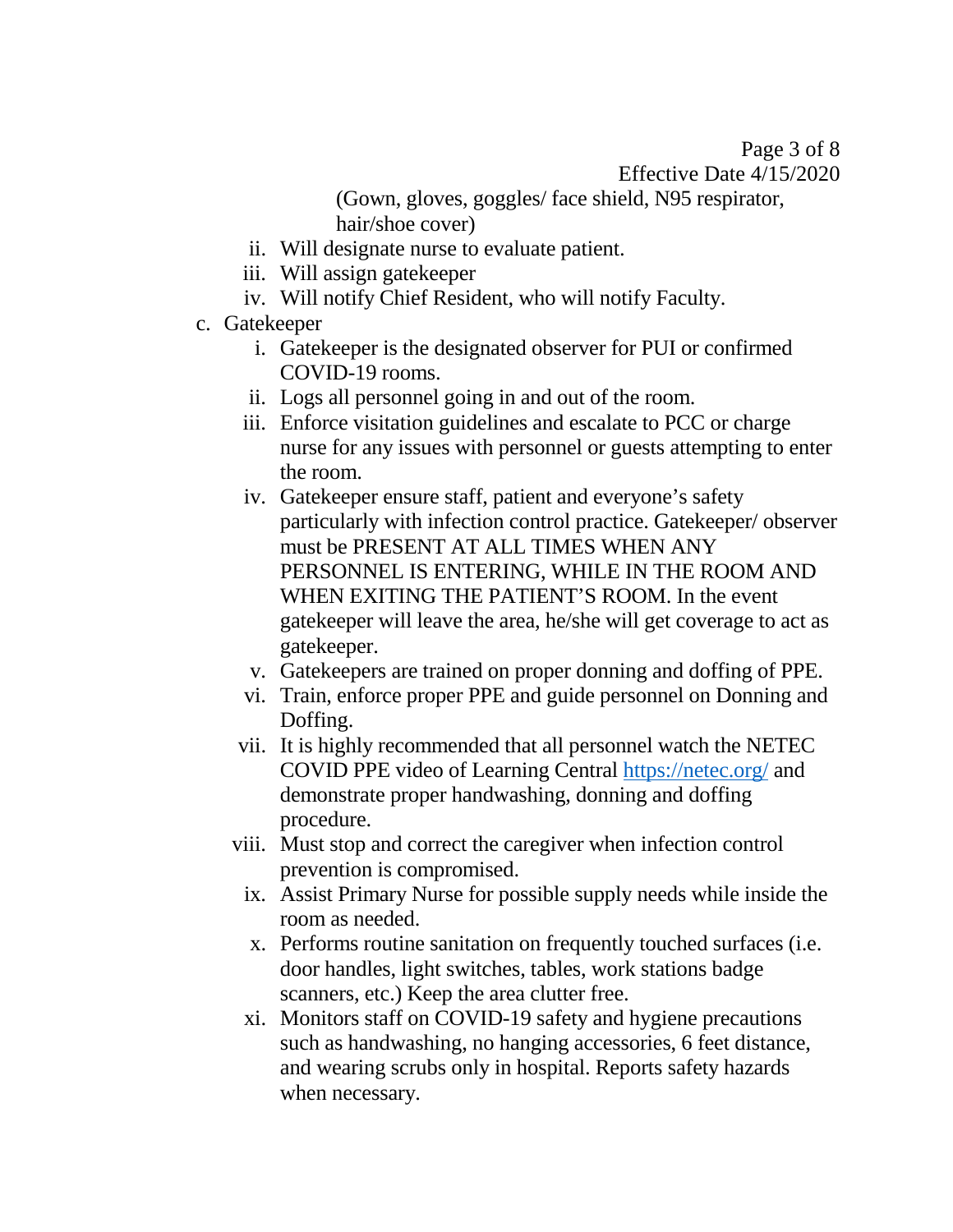Page 4 of 8 Effective Date 4/15/2020

- xii. Replenishes sanitation supplies when needed (sanicloth, hand sanitizers, soap, paper towels, etc.).
- xiii. Monitor and protect individuals' medical records and other personal health information.
- xiv. Prepare empty room for admission.
- d. Faculty
	- i. Designate OB physician/provider to evaluate patient and notify ID.
- e. Designated Nurse Evaluator
	- i. Vitals, Assess, Swab, transport patient (only if essential)
	- ii. Swab should be in room
- f. Designated Physician Evaluator
	- i. Examine, formulate plan
- g. Staff limit unnecessary traffic into room
	- i. For example consider use one nurse and one provider
- h. No medical or nursing students to see patient
- 2. TRANSFER TO LABOR & DELIVERY FOR ADMISSION
	- transport as well as the transporter. a. If patient not initially taken to an LDR, patient will transfer from OB triage to LDR 5. Once the patient is ready for transport following infection control protocol, have the patient wear the mask during
	- b. If LDR 5 unavailable, utilize LDR 10, 7 or 8
- 3. ANTICIPATED SPONTANEOUS VAGINAL DELIVERY (SVD)
	- a. Staff (6): RN, (1-2) Physician, Pedi ( 1-Nurse, 1- respiratory therapist, and 1 neonatology provider (attending/NP/PA/fellow))—duplicate staff to be placed immediately outside the delivery room
	- b. See UHS Corporate Visitor Policy during COVID- 19
	- c. Pregnant patient will be cared for with:
		- i. \*PPE for staff for  $1<sup>st</sup>$  stage of labor and cervical checks (Gown, gloves, goggles/face shield, surgical mask)
		- ii. #PPE for staff during  $2<sup>nd</sup>$  stage and vaginal delivery (Gown, gloves, goggles/ face shield, N95 respirator, hair/shoe cover)
	- d. Consider early epidural
	- e. Delayed cord clamping as appropriate per usual Obstetrical and Neonatal guidelines
	- f. Placenta placed in formalin and sent to Pathology in usual way.
	- g. See NICU Transport Guideline for care of newborn during vaginal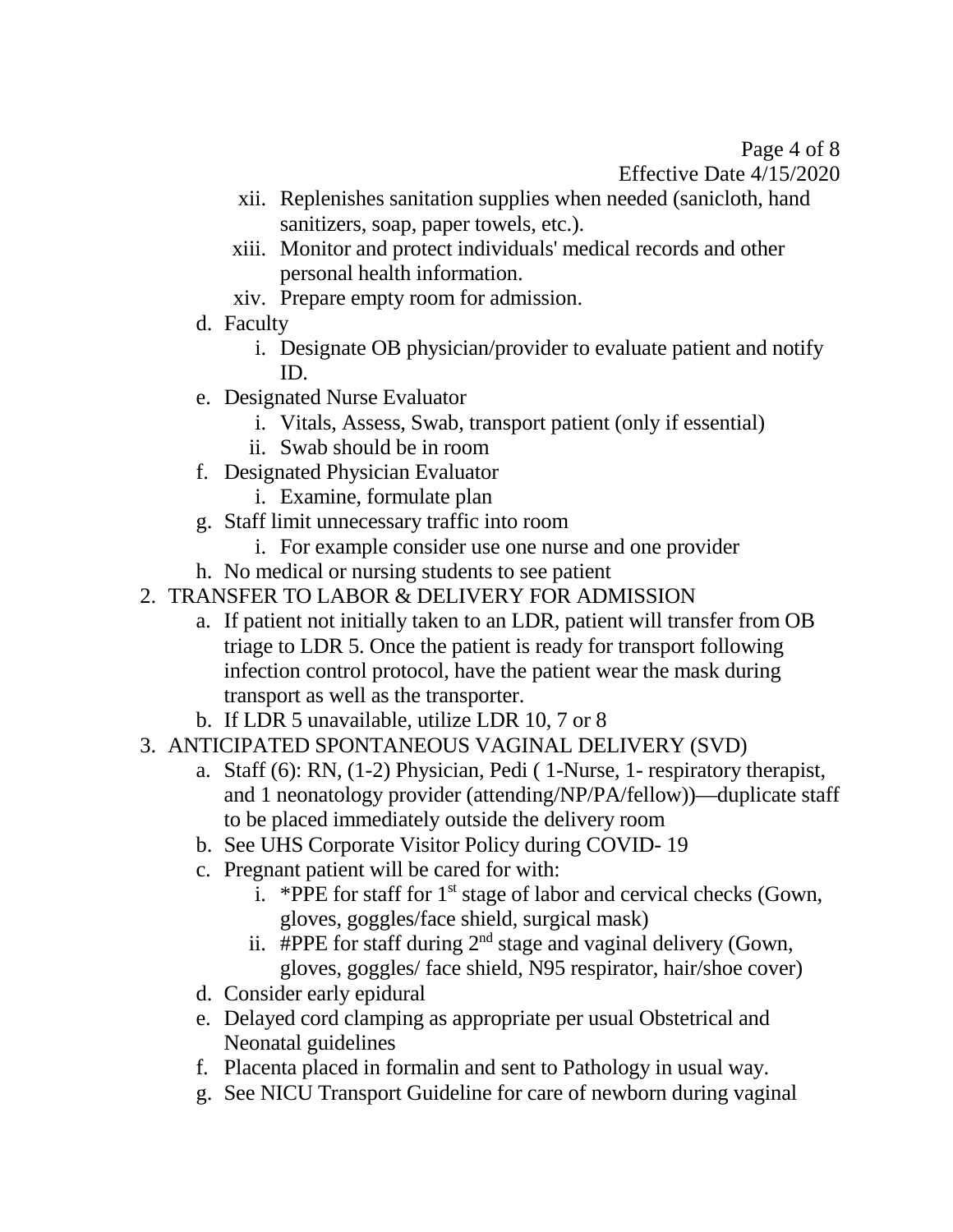delivery

- h. Gatekeeper will have suture cart outside delivery room and will coordinate needed supplies from outside the room.
- 4. FOR ANTICIPATED CESAREAN SECTION (C SECTION)
	- a. Staff (9): RN, (2-3) Physician (Faculty & Resident), Pedi (1- Nurse, 1 respiratory therapist, and 1 neonatology provider (attending/NP/PA/fellow)), Anesthesia (1-2 depending on regional/GETA) –duplicate staff immediately outside of the operating room.
	- b. See *UHS Operating Room Protocol for Obstetrical Patients With Known COVID-19 or Patients Under Investigation (PUI) for COVID-19, located* on UHS Infonet
	- c. #PPE for staff at delivery (Gown, gloves, N95 respirator, hair/shoe cover)
	- d. Anesthesia: bolus epidural in LDR if possible
	- e. Delayed cord clamping as appropriate per usual Obstetrical and Neonatal guidelines
	- f. Placenta placed in formalin and sent to Pathology in usual way.
	- g. See NICU Guideline for care of newborn during a C section
- 5. POST DELIVERY/ RECOVERY OF SVD & C SECTION
	- a. If intubated, prepare pt for transfer to ICU
	- *b.* If pt not intubated. Patient will recover in designated COVID LDR. See *UHS Operating Room Protocol for Obstetricl Patients With Known COVID-19 or Patients Under Investigation (PUI) for COVID-19*
	- c. After 2 hour recovery pt will be transferred to AIRR on postpartum Rooms 448 or 450, Rooms 436-446 if AIIR already occupied, with priority to the higher number rooms.
	- protocol, have the patient wear the mask during transport as well as the d. Once the patient is ready for transport following infection control transporter.
	- e. Clean the wheelchair, stretcher or the patient's bed before transporting with germicidal disinfectant per standard protocol.
	- f. Refer to NICU Guideline regarding mother and infant temporary separation.
	- g. Mother able to express breast milk with dedicated breast pump and proper hand hygiene per usual protocol. See *Expressed Breast Milk Handling During COVID-19 Pandemic Guideline 5.15*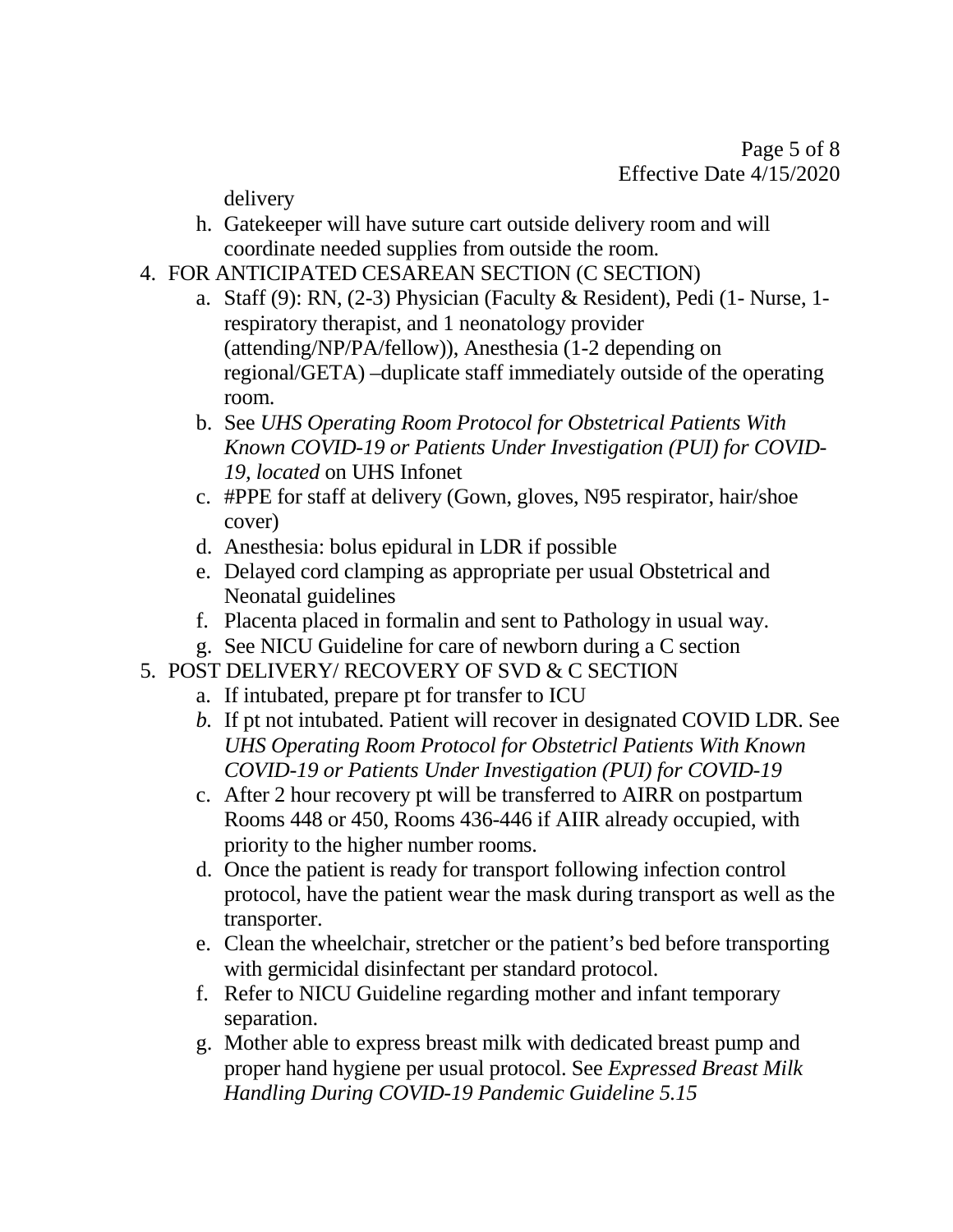- h. OR/LDR to be cleaned per standard protocol.
- 6. TRANSFER TO POSTPARTUM/ANTEPARTUM FROM L&D
	- a. Charge nurse to assign patient to Primary RN and Gatekeeper (tech) for entire shift
	- b. Assign to room 448, if not available 450, if not available 446, 444-436
	- c. Place appropriate isolation precaution signage on door (located in cabinet by 448)
	- d. Staff limit unnecessary traffic into room
		- i. For example consider use one nurse and one tech
	- e. Prepare supplies prior to patient arrival (dedicated breast pump if breast feeding, dedicated blood pressure machine, disposable thermometer, tele pack with pulse ox connected if needed clinically, yellow bin, sheet of patient and baby labels )
	- f. Dedicated digital blood pressure machine item # 38462 by materials management ext 33661
	- g. Tele pack will need MD order and call monitoring room ext #32798
	- h. Thermometer green (until we order the disposable)
	- i. Yellow bin (see OB checklist when admitting PUI or Covid patient) stored in anteroom cabinet
	- j. RN waiting in room with proper PPE gear on
	- k. RN receive patient in room and closes door immediately
	- l. Assess patient and obtain vitals (routine postpartum assessment/care)
	- m. When ready to exit the room, Primary RN to knock on door to alert gate keeper, gate keeper to observe doffing of PPE
- 7. DISCHARGE OF ANTEPARTUM/ POSTPARTUM PATIENT
	- a. If discharged home with respiratory symptoms:
		- i. DAILY follow up phone calls x 48hrs
		- ii. CDC patient instructions for self-isolation and strict return precautions;
	- b. RN will provide patient handout from CDC with self- isolation education and strict return precautions
	- c. Pt is to be escorted by tech to their private vehicle at the MAIN EC entrance upon discharge. Please follow predesignated route to the MAIN EC.
- 8. LAB COLLECTION
	- a. Take necessary supplies to collect specimen
		- i. Tube, tourniquet, vacutainer, alcohol wipes, biohazard bag,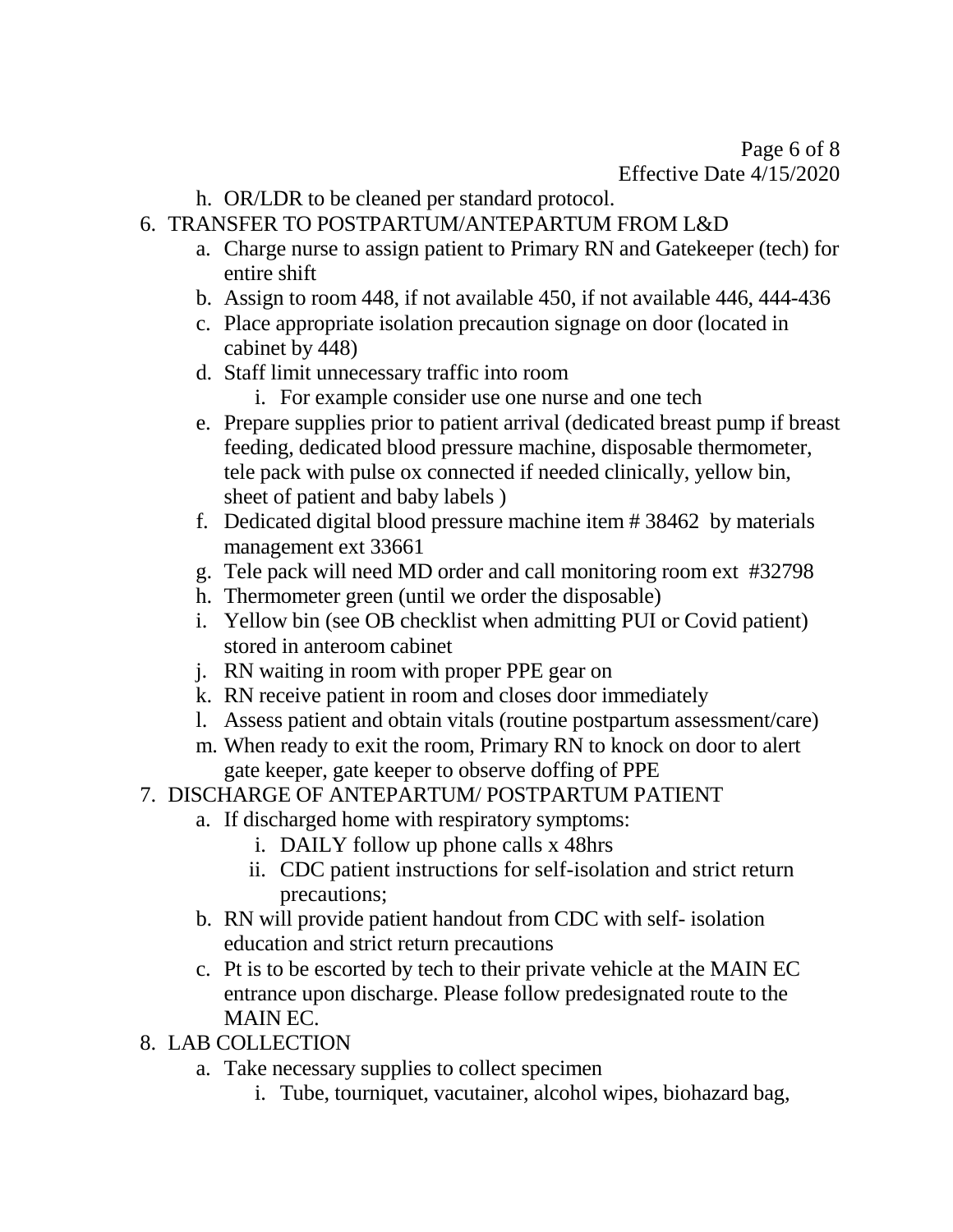printed order from sunrise etc.

- b. Place specimen in bag, clean outer bag and roll bag. Place bag in another biohazard bag.
- c. Gate keeper to perform proper hand hygiene, don gloves and open bio hazard bag
- d. Knock on door when ready to drop rolled biohazard bag into different clean biohazard bag
- e. Gate keeper seals bag and cleans bag again.
- must be walked down to lab on 3rd floor. f. The nasopharyngeal swab samples (COVID and RVP, for example)
- g. All other non-respiratory lab samples may be tubed to the lab in the usual fashion.
- 9. EXPRESSED BREASTMILK COLLECTION
	- a. Place breastmilk in bag, clean outer bag and roll bag
	- b. Gate keeper to perform proper hand hygiene, don gloves and open bio hazard bag
	- c. Knock on door when ready to drop rolled biohazard bag into different clean biohazard bag
	- know about breastmilk delivery, walk ups milk to 5th floor d. Gate keeper seals bag and cleans bag again, calls NICU and lets them
	- *Guideline 5.15* e. See *Expressed Breast Milk Handling During COVID-19 Pandemic*

## **EVALUATION:**

- above, as well as the fetal and maternal responses to any interventions 1. The members of the patients care team will assess the patient as outlined performed.
- 2. The members of the patients care team will be evaluated on use of N-95 mask, donning personal protective equipment (PPE), safe removal of PPE, and knowledge of respiratory droplet precautions

## **PATIENT EDUCATION:**

- 1. Patient will be informed of the reason for respiratory precautions and expected management while in OB EC and upon admission to L&D/ PP.
- 2. CDC COVID-19 Handout given to patient upon discharge.

## **DOCUMENTATION**: